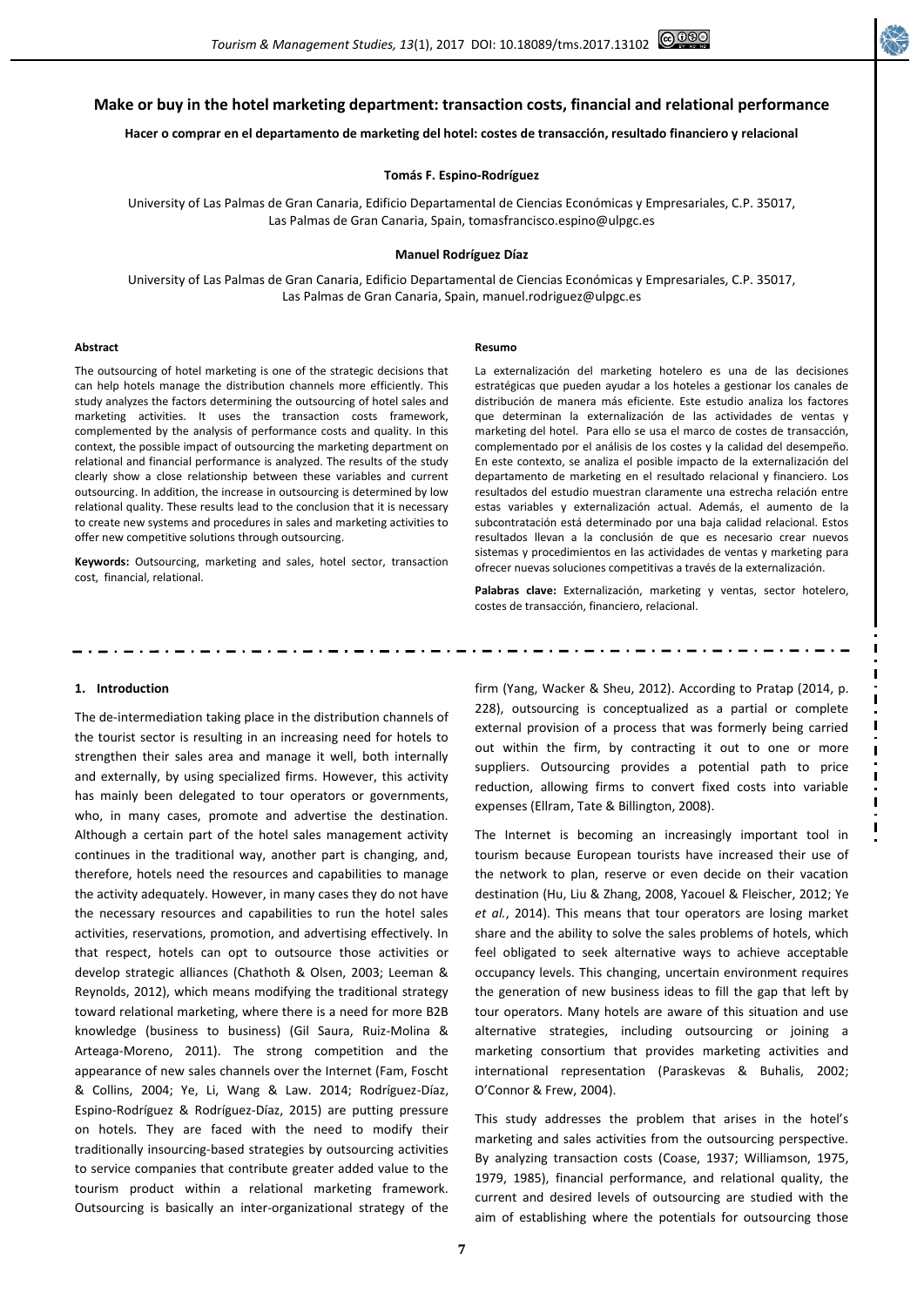activities within a relational framework lie. Relational quality is a concept proposed to analyze the firm's propensity for external relationships, which is based on service quality (Ye *et al*., 2014), customer satisfaction (Oliver, 2014) and relational marketing (Morgan & Hunt, 1994; Palmatier, Dant, Grewal & Evans, 2006; Palmatier, Jarvis, Bechkoff & Kardes, 2009; Achrol & Kotler, 2014). Very few empirical studies have examined the impact of outsourcing on financial and relational performance. Therefore, this study aims to fill the gap by investigating the effect of outsourcing on relational performance in outsourcing.

To be specific, this work addresses the following aspects: 1) the determining factors of the outsourcing of marketing department activities from the perspective of transaction costs and quality; and 2) the relationship between outsourcing and the increase in outsourcing and relational quality and the financial result.

This paper is structured in the following fashion. First, it addresses outsourcing from a theoretical perspective in terms of transaction costs and quality of operations. Second, there is a proposal of a relational model of the relationship between the propensity to outsource and organizational performance. The third section deals with the context of the research and the population of the study, as well as the variables used, followed by the analysis of the results obtained. The paper ends with the conclusions and future research.

# **2. Outsourcing from the perspective of transaction costs and operation quality**

One possible solution to the problems that tourist destinations face is to outsource the marketing services. This solution advises hotels to focus on their core competences and capabilities and turn to an outsourcing strategy in those areas that can be improved by specialists, enabling organizations to focus on their core activities and competences (Quinn & Hilmer, 1994; Bustinza, Arias-Aranda & Gutierrez-Gutierrez, 2010; Chen & Hsieh, 2013). The hotel that undertakes an outsourcing process abandons the in-house management of a series of functions or processes that are not related to its core competences to acquire them from an outside supplier. In the relevant academic literature, the frame of reference for addressing outsourcing decisions has been the transaction costs theory. Coase (1937) was the first to show that, in conditions of uncertainty, it is more efficient for an organization to perform the transaction in-house than to turn to the market and incur prohibitive transaction costs. Later, the transaction costs theory received considerable empirical support in explaining outsourcing decisions (Nicholson, Jones & Espenlaub 2006; Lamminmaki, 2007; Ellram *et al.*, 2008; Alvarez-Suescum, 2010; Lamminmaki, 2011; Yang, Wacker & Sheu, 2012). However, these research studies were conducted to a lesser extent in service companies, and, in particular, no study was found that uses this perspective to analyze the outsourcing of hotel marketing department activities. Furthermore, regarding the use of the theoretical framework for the study of outsourcing, some authors consider analysis based on the transaction costs theory to be insufficient, which makes it necessary to incorporate other variables that determine outsourcing. Therefore, this study attempts to analyze the relationship between hotels' outsourcing and transaction costs, complemented by the perspective of the

operation's result. It also aims to identify groups of activities according to the transaction costs and generation of profits, and subsequently establish their relationship with outsourcing.

From the point of view of the economy of the organization, the transaction costs theory is especially useful for the study of outsourcing. This method adopts a contractual approach in the study of the economic organization, and it argues that any event that forms a contracting problem can be studied in terms of transaction costs, in an attempt to assign the transactions (whose attributes differ) to the structures of governance (whose adaptation costs are different) that are the most efficient (Williamson, 1985). Williamson (1986) considers that the criterion for deciding where a transaction is performed depends on two types of costs that must be minimized in the relationship between the buyer and the seller. These costs are the production and transaction costs. Production costs originate in the physical resources and other processes that are necessary to create and distribute the good and services. The most important factors influencing the transaction costs are asset specificity and opportunism, uncertainty, and bounded rationality. These factors determine the choice of market or internal governance of the activity (De Vita, Tekaya & Wang, 2011). Transaction cost theory proposes that a hotel will be organized, with regard to the inhouse vs outsourcing decision, in a way that minimizes the transaction costs. The outsourcing vs in-house decision is based on the comparison of the production costs and the monitoring costs when outsourcing is used (Lamminmaki, 2011).

Vining and Globerman (1999) identify three types of costs relevant to the decision about whether to outsource activities or perform them in-house: production costs, negotiation costs, and the costs of opportunism. Production costs are the costs of inhouse manufacturing or purchase costs. Negotiation costs include the following: a) the cost of negotiating the contract terms; b) costs of negotiation after the contract is agreed upon, for example, when unforeseen circumstances arise; c) costs of control in the monitoring of suppliers' actions; and d) the costs of disputes that may occur if either of the parties does not comply with the stipulations and does not wish to use conflict resolution mechanisms. Only the first of these negotiation costs appears prior to the contract; the others occur after the contract has been made. Negotiation costs arise when the parties act in their own interests, but in good faith (Williamson, 1985), whereas opportunism costs arise when one of the parties acts in its own interest, but not in good faith. Although it is analytically easy to separate negotiation costs from opportunism costs, in practice it is very difficult because, in most cases, the opportunist behavior of the supplier appears when there is an unexpected change in circumstances (i.e. uncertainty). The transaction costs not only consist of the costs described above, but they also include intangible costs that arise in the day-to day interactions, emotional interactions, and informal exchanges (Mwai, Kiplang'at & Gichoya, 2014). The hazard of opportunism has been considered the core determinant of transaction costs and, therefore, will determine the outsourcing (Alvarez-Suescum, 2010).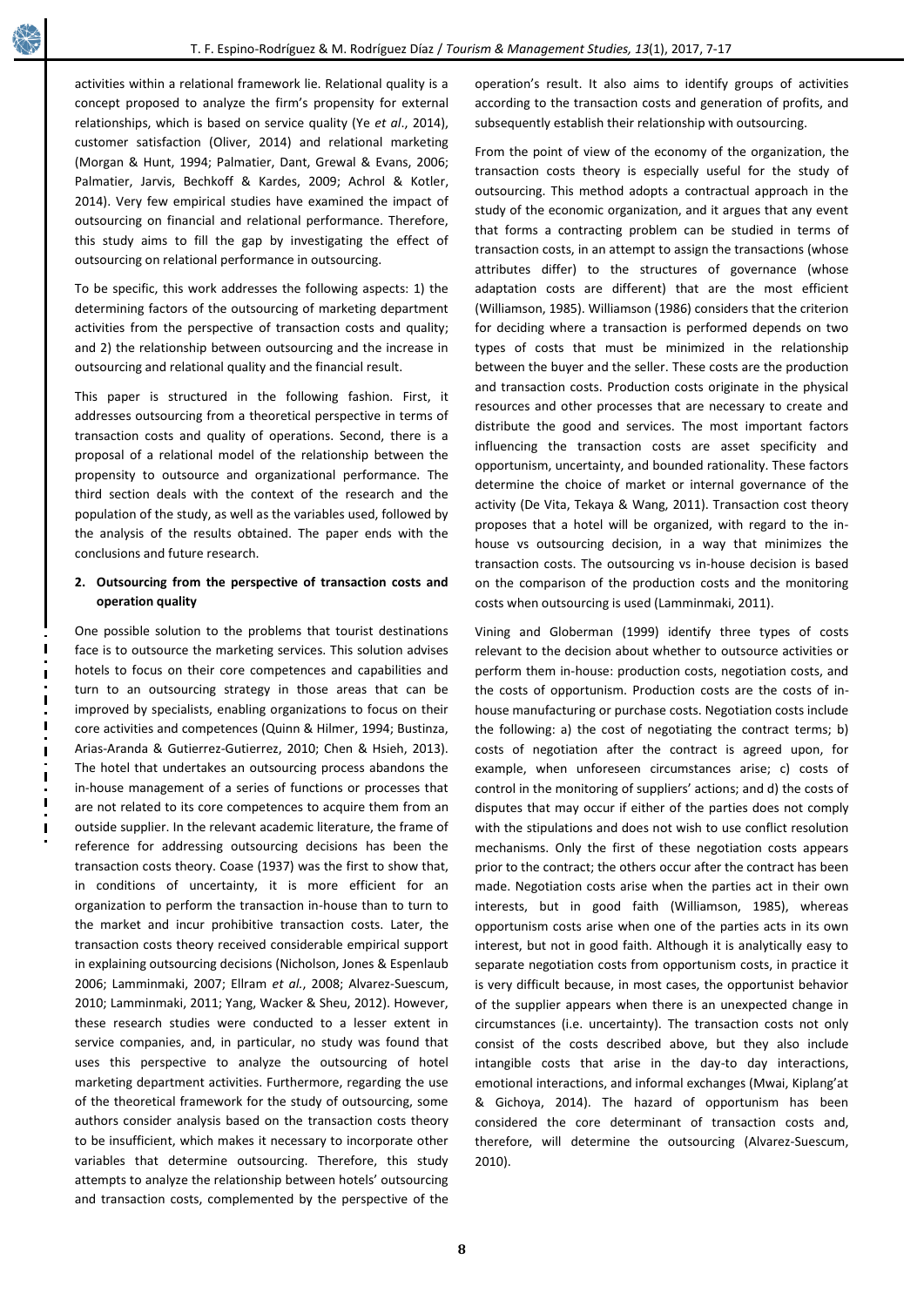Each form of governance (market and hierarchy) has its own costs structure. In general, production costs are lower in the markets, due to economies of scale, whereas transaction costs are lower in the hierarchy, mainly because of the simplicity of the mechanisms used to control the behavior of the employees in their functions (see Table 1). Consequently, decisions about making, buying or vertical integration become a question of *tradeoffs,* based on the assessment of production costs and transaction costs, as well as on determining the most efficient form of governance: hierarchy or market, that is, insourcing or outsourcing. Decision markets must weigh the production and transaction costs associated with performing a transaction within their firm versus the production and transaction costs associated with performing the transaction in the market (outsourcing) (Tayauova, 2012). Transaction cost theory argues that, due to economies of scale and specialization provided by suppliers, the market, that is, outsourcing is a more efficient form of governance, unless the transaction involves special circumstances (Promsivapallop, Jones & Roper, 2015).

| Table 1 - Hierarchy and market costs |                     |                             |  |
|--------------------------------------|---------------------|-----------------------------|--|
| Form of<br>governance                | Production<br>costs | <b>Transaction</b><br>costs |  |
| <b>Markets</b>                       | Low                 | High                        |  |
| <b>Hierarchies</b>                   | High                | Low                         |  |

**Source:** Malone, Yates and Benjamin (1987: 485).

From this perspective, it can be said that hotels will outsource those activities where the costs of performing the activity and the transaction costs are lower, and retain in-house those services that it can perform more efficiently. The outsourcing strategy can reduce costs, especially because processes with higher costs are attracted to the outsourcing process. In this respect, the outsourcing of hotel operations will initially be implemented by hotels that suffer from lower efficiency. This leads to the following hypothesis:

**Hypothesis 1**. The lower the transaction costs and the costs of performing hotel marketing services, the greater the propensity to outsource them will be.

A growing number of scholars consider that the transaction costs theory does not provide a complete explanation for the outsourcing phenomenon (McIvor, 2009; Promsivapallop *et al.,* 2015). These scholars suggest that firms develop activities inhouse when they have greater capabilities than the external suppliers (Argyres & Zenger, 2012). Erramilli and Rao (1993) state that, to evaluate decisions about vertical integration in services, it is important to consider characteristics other than those proposed by the transaction costs theory. As Zajaz and Olsen (1993) point out, one weakness of the transaction costs theory is its over-emphasis on minimizing costs, while it neglects the creation of value or the transactional quality. Bello, Dant, Dant and Lothia (1997) agree when stating that the dominance of transaction costs in the design of an appropriate governance structure (i.e. insource or outsource) may be questionable because the analysis of strategic aspects, such as quality or the generation of value, should also be included.

Quinn and Hilmer (1994), Greaver (1999) and McIvor (2008) state that there are two basic criteria in the decision to outsource an activity. The first is its strategic importance, in other words, the extent to which the activity is crucial to the business or differentiates from competitors. The second is how efficient/effective the present organization is at performing the activities, in other words, the organization's competence in performing the activity (quality, costs and flexibility) (see Figure 1).



**Source:** Greaver (1999:153).

Hotels are hesitant to outsource any activity with which they have operative experience, and they outsource activities where they lack technical knowledge and research experience (Promsivapallop *et al*., 2015; Lamminmaki, 2007). Therefore, outsourcing is a strategic decision that can be used to cover shortages of resources or imbalances in operation results (e.g.,

perception of quality) that allow the organization to formulate a certain strategy. For McIvor (2009), the decision to outsource is related to the managers' perceptions of the results of the resources and capabilities employed. This indicates that firms will tend to outsource operations that yield a worse result, in other words, those that do not form part of the core competences.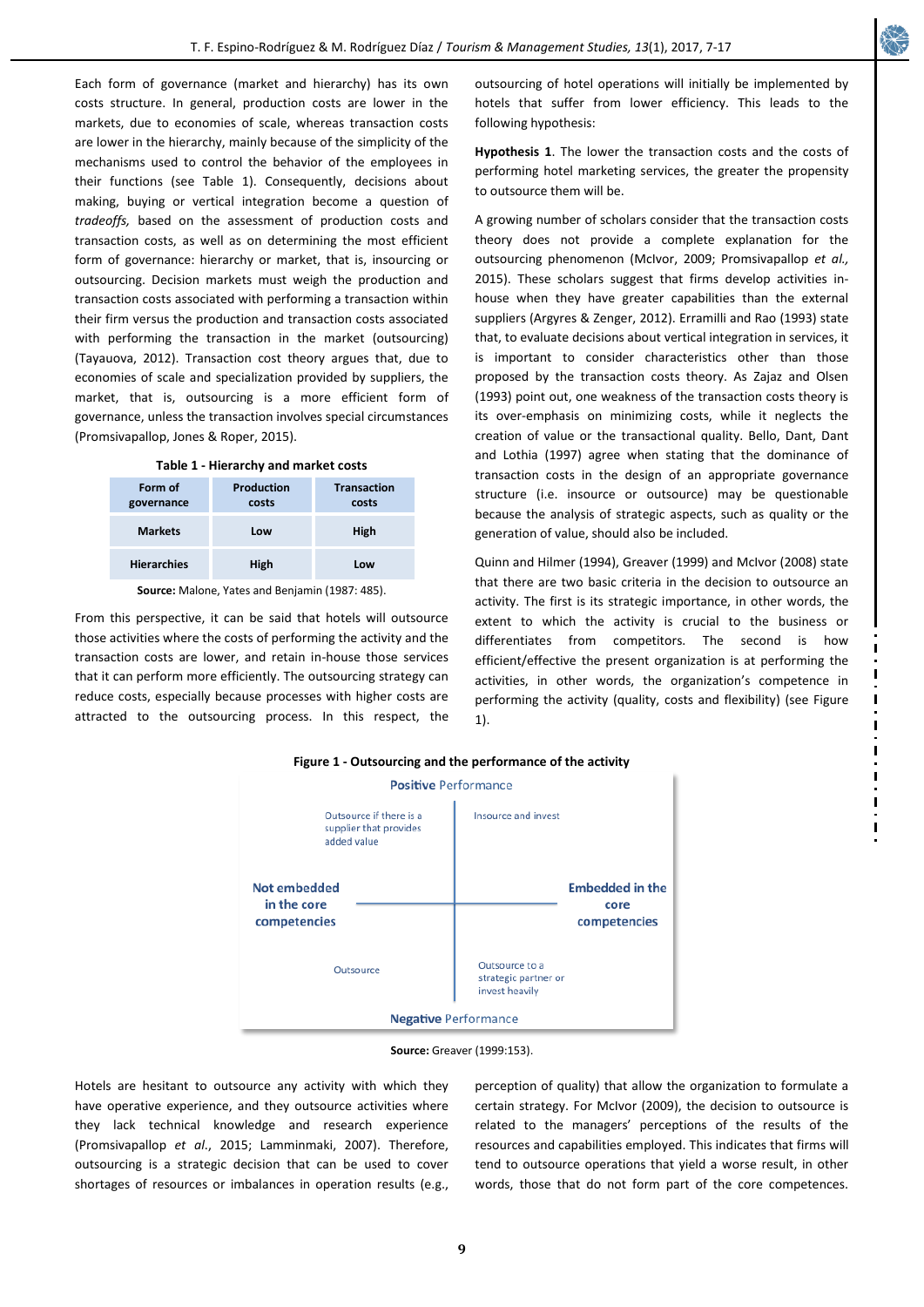Therefore, the more dissatisfied a firm is in terms of quality, the more it outsources (Espino Rodríguez, Chun-Lai & Baum, 2008). Moreover, hotels with an adequate sales and marketing system that they are satisfied with would not need outside suppliers because the in-house services are high quality. However, in an attempt to improve their capabilities and focus on what they really know how to do well, hotels will tend to outsource those services whose performance they are dissatisfied with because they do not have the appropriate resources and capabilities to perform them. In this regard, hotels should have a low operational capability in the activities they decide to outsource (Promsivapallop *et al*., 2015). Based on the above comments, the following hypothesis is proposed:

**Hypothesis 2.** The lower the management's perception of the quality of the services provided by the hotel's sales and marketing department, the greater the propensity to outsource will be.

# **3. The influence of the propensity to outsource on the financial and relational performance**

From a specific point of view, the previous hypotheses allow us to analyze the extent to which the outsourcing of the sales department follows economic or strategic patterns for the outsourcing of hotel marketing. Other studies have empirically shown that outsourcing in hotels can influence financial performance (Elmuti, 2003; Salimath, Cullen & Umesh, 2008; Bolat & Yilmaz, 2009; Kotabe & Mol, 2009). However, this analysis does not examine the details of hotel marketing department activities or the study of relational quality. Furthermore, the financial and non-financial performance of the hotel may be determinants of the hotel's increase in, or desire about, future outsourcing (See Figure 2).





The financial result refers to the profit margin achieved by the hotel and the performance of assets, occupancy, etc. Hotels that outsource will have reduced their transaction costs and the risk of opportunist behavior (Klein, Crawford & Alchian, 1978), which, in turn, improves their costs and their relationships with their environment. The outsourcing of hotel marketing achieves a reduction in costs by taking advantage of the supplier's economies of scale. The marketing operator (service company) works with many hotels, which leads to a cheaper service, greater bargaining power than the tour operators, and more effective communication of the offer. Outsourcing opens up the possibility of obtaining profits from relationships with suppliers (Linder, 2004; Kotabe & Mol, 2009). An outsourcing strategy improves organizational performance, increases productivity, and lowers innovation costs and risks (Elmuti, 2003).

However, the influence of the outsourcing of hotel marketing goes beyond the financial result; it also influences other dimensions of performance, such as relational quality. The concept of relational quality is closely linked to the concept of service quality (Grönroos & Ravald, 2011), as well as to consumer satisfaction (Oliver, 2014). However, it goes a step further by attempting to measure a firm's level of satisfaction with its relationships with the agents in its micro-environment –customers and suppliers-. There is also a direct connection with relational marketing, insofar as it is evaluating the propensity to have long-term relationships with customers and other organizations. In this context, the objective of relational marketing is to develop long-term close cooperation and

collaboration as a means of achieving a solid, lasting competitive advantage. The success of outsourcing will be conditioned by careful management of client-supplier relationships. The contracts or relations between the parties will do whatever it takes to create relationships based on trust (Gonzalez, Gascó & LLopis, 2015). Given the characteristics of the hotels included in this study, relational performance is only analyzed in the initial stage of the relationship, which is close to a purely transactional perspective, and it is analyzed exclusively in terms of transaction costs.

Relationship marketing in the hotel industry can be defined as a series of marketing activities that attract, maintain, and enhance customer relationships for the benefit of both sides, where elements of advertising, sales promotion, and direct marketing are combined (Rodríguez-Díaz & Espino-Rodríguez, 2006; Kanagal, 2009; Wu & Lu, 2012). In this respect, the subcontractors would have a large part of the responsibility for relational quality, especially related to customers and tour operators, and so outsourcing should influence relational quality. This means that the impact of outsourcing decisions on the development of capabilities is what creates a greater competitive advantage linked to better organizational performance (Bustinza *et al*., 2010). The resources and capabilities of the external suppliers could be used to improve innovation and performance (Rhodes, Lok, Loh & Cheg, 2016). In line with the above, and regarding the financial results and relational quality, the following hypothesis is proposed:

**Source:** Own elaboration.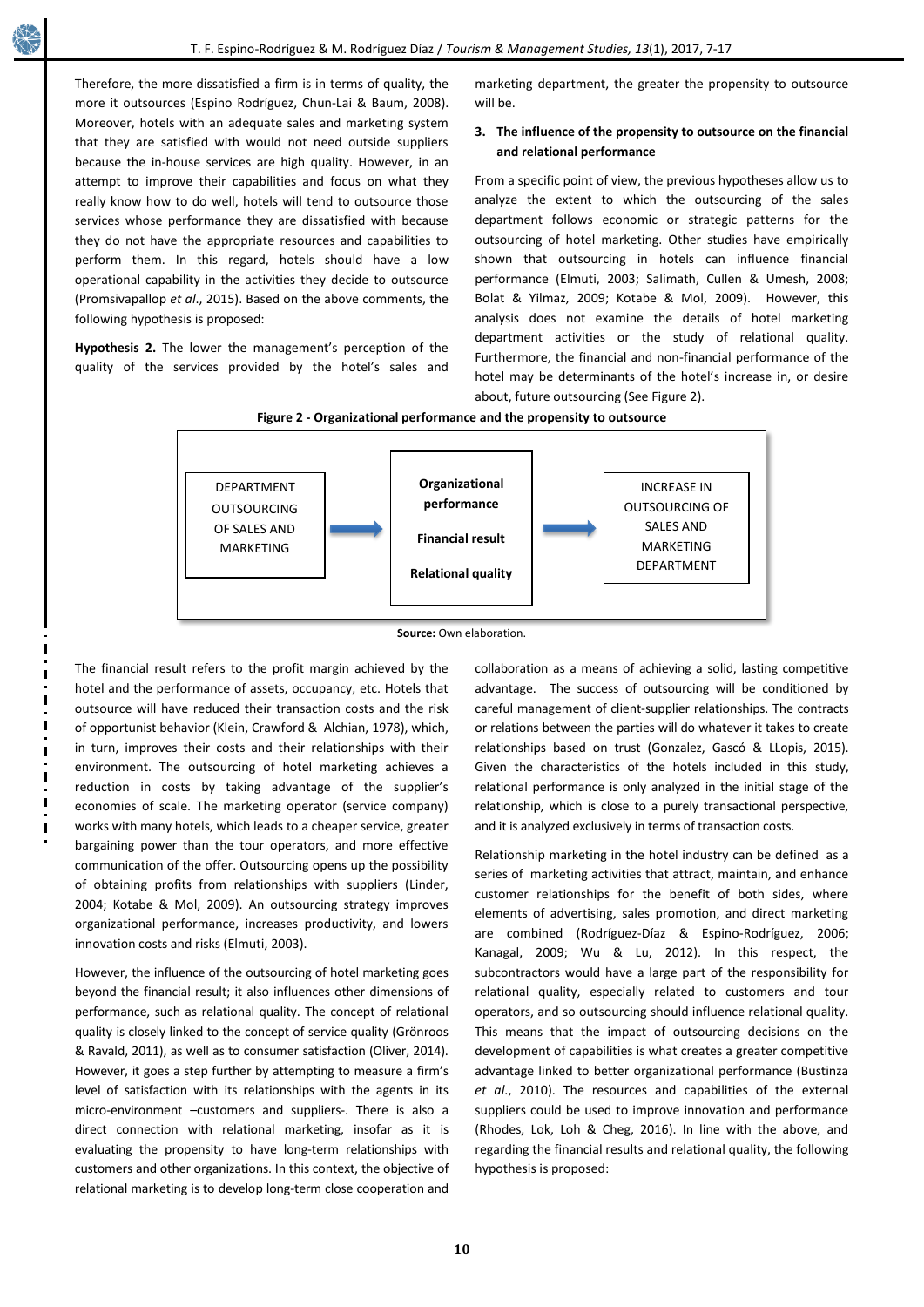**Hypothesis 3.** There is a positive relationship between the outsourcing of hotel marketing department activities and the hotel's financial and relational performance.

In an attempt to improve competitiveness, hotels will be oriented toward outsourcing the marketing department when they wish to improve their costs structure and relational performance. The decision to outsource depends on the organization's capacity to invest in and develop better performance compared to its competitors. (McIvor, 2009). The organization's financial performance may be a factor determining the increase in the outsourcing of the sales department. As Cheon, Grover and Teng (1995) indicate, firms that do not have adequate organizational results will be more oriented toward outsourcing than those with better results. The retention of activities that the firm does not perform adequately could lead to the loss of competitive advantage, especially in services closer to the core competences (Quinn, 1999). Moreover, when the results of the present outsourcing of activities are positive, the firm will outsource other activities in the future (Quinn & Hilmer, 1994). In the case of hotels, the most outsourced activities are those with a lower strategic value, and so the experiences in these activities will be helpful in planning the future outsourcing of more basic activities, such as the marketing department. In this context, in situations where hotels face an uncertain demand because of drastic modifications in the environmental variables or the loss of business competitiveness, or when they operate in tourist destinations in the phase of maturity or decline, they have to change their insourcing strategy to an effective development of outsourcing by generating long-term relationships with competitive service companies.

Relational quality refers to the degree of satisfaction with the principal agents in the hotel's distribution channel (tour operators and travel agencies). Hotels that opt to outsource their marketing consider that this activity does not have high transaction costs. In this regard, the parties (hotel-supplier) invest in specific, idiosyncratic assets, which requires a high level of trust (Dyer, 1997; Dyer & Singh, 1998). Thus, Ee, Halim and Ramayah (2013) show that a quality partnership based on commitment, effective communication, and business understanding will improve the success of business process outsourcing. Furthermore, if the supplier has a reputation and the capability to perform the service adequately, the hotel will be encouraged to outsource the marketing department in order to reduce transaction costs, allowing the supplier to enjoy better relational quality with the members of the hotel supply chain. Relational quality is a concept that establishes the degree to which a firm is willing to open up to external relationships, depending on the level of satisfaction with the exchanges it makes with customers and suppliers. As the relational quality of the exchanges increases, so does the level of trust and commitment between the parties, thus creating stronger relationships between firms. Low levels of organizational performance suggest that the hotel does not have adequate resources and capabilities to achieve effective relationship marketing (suppliers and customer); thus, a higher level of outsourcing is desirable. Results of some studies, especially those applied to information systems, show that there is a negative relationship between outsourcing and the efficiency of the activity (Dibbern & Heinzl, 2006; Mayer & Salomon, 2006). In this regard, if there is a gap between the performance obtained and the expectations, outsourcing is an alternative that can complement the internal resources (Ikediashi, Ogunlana & Boateng, 2014). Based on these considerations, the following hypothesis is proposed:

**Hypothesis 4.** There is a negative relationship between the increase in the outsourcing of marketing department activities and the hotel's financial and relational performance.

## **4. Empirical study**

# **Setting of the research and the population of the study**

The setting chosen for the research was the tourist destination of the Canary Islands, in Spain, one of Europe's main winter tourist destinations. Therefore, the tourist vacation destination is the unit of analysis at a macro level, whereas the firms in that destination are the unit of analysis at an individual level. On the Canary Islands, the place chosen for the study was the southern part of Gran Canaria Island. Spain receives almost 65 million tourists per year, and of them, the Canary Islands receive almost 13 million, and Gran Canaria receives about 3,580,317 tourists (Frontur, 2014). This reflects the importance of the Canary Islands and, specifically, Gran Canaria, in the Spanish tourist market. It should be mentioned that the offer in Gran Canaria has an important extra-hotel component. However, the study is focused on hotels, due to the greater number of services they provide and their business management as firms providing services that extrahotel complexes do not offer.

Once the setting for the research had been established, the number of 1 to 5-star hotel establishments in the chosen destination was identified. A list of hotels in the tourist zone of the municipalities of San Bartolomé de Tirajana and Mogán was first prepared. To identify the name, category, address and telephone number of each hotel, various databases (Instituto Canario de Estadística, Tourspain y Federación de Empresarios y Hostelería y Turismo de la Provincia de Las Palmas) were consulted and updated. The population comprised 71 registered hotels. The managers were contacted and invited to complete a personal questionnaire, and the final sample of valid contacts included 50 hotels. This implies a representativity of 70.4% with regard to all the hotels existing today. One of the peculiarities of this study is that it centers on the hotel sector in a mature destination that is going through a difficult experience for several reasons. The first is the appearance of new, lower-priced competitor destinations such as Turkey, Egypt and the Caribbean. The second is related to the dependence on tour operators and the lack of development of parallel channels like those provided by the Internet. Finally, it is difficult for low-cost airlines to operate to the destination because there is no secondary airport, and the operating costs are very high.

### **Measurement of variables**

A questionnaire was developed to measure the outsourcing of the marketing and sales department, the transaction costs, the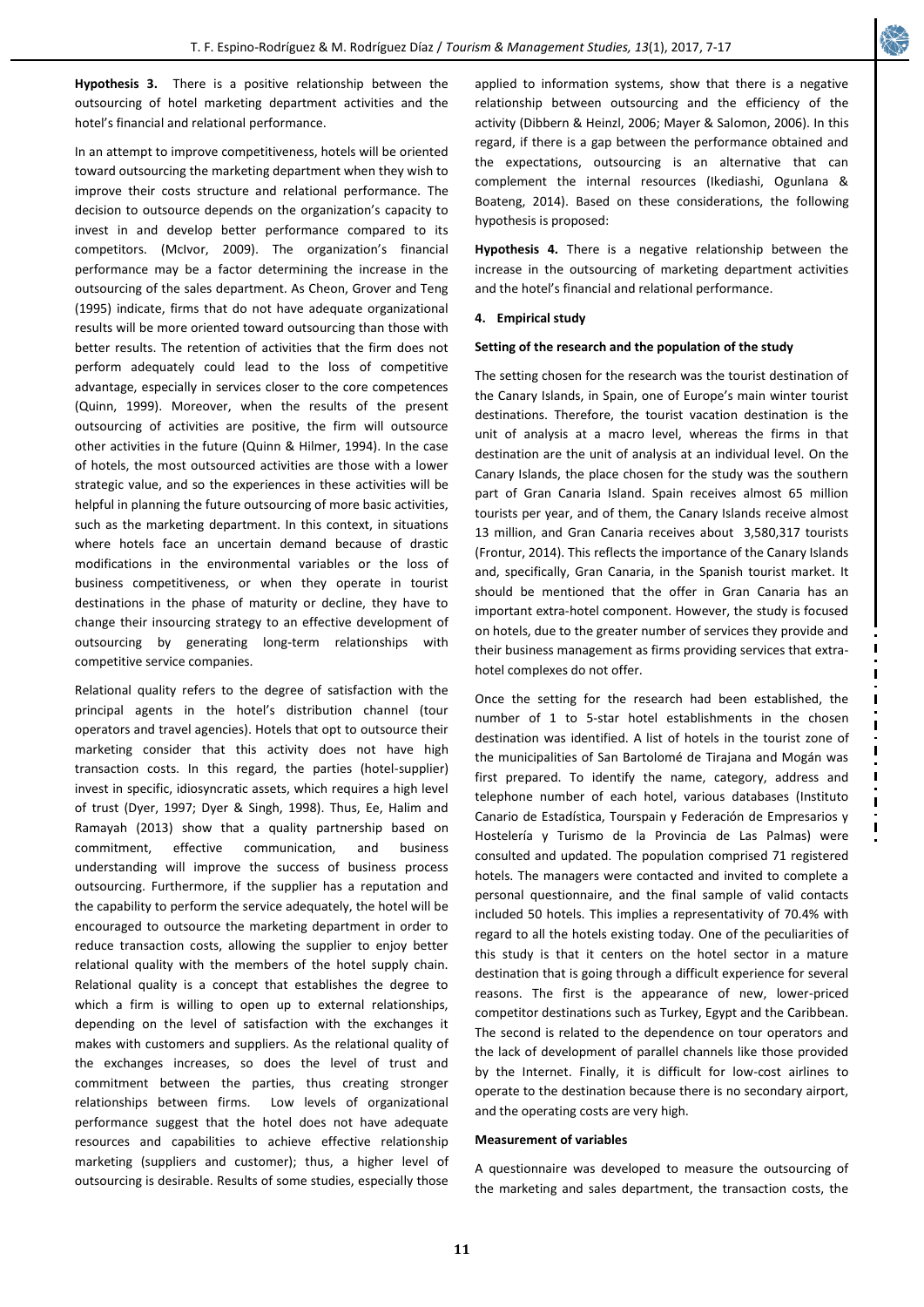quality, and the financial and relational performance. For each variable used, a Likert-type scale from 1 to 7 was employed.

**Marketing and sales department.** This study considers the backoffice services of the hotel marketing and sales department. The literature review (Martín-Rojo & Bayón-Marine, 2004; Wan & Su, 2010) and the results of the initial pretest led to the decision to choose three hotel marketing services: sales, reservations, and the promotion and advertising of the hotel.

**Propensity to outsource.** Two aspects are proposed for each of the chosen marketing services, namely, the current level of outsourcing and the desired level of outsourcing. To measure this aspect, two items were used, one for current outsourcing and the other for desired outsourcing. Based on the different outsourcing studies, we decided to ask the respondents to quantify the extent to which the operation was outsourced. A 7-point Likert type scale was used, where 1 indicated that it was not outsourced at all and 7 that it was totally outsourced. Because an operation that comprises a series of tasks or sub-operations may be totally or only partially outsourced (Wan & Sun 2010; Espino-Rodríguez & Chun-Lai, 2014), it was appropriate to use a scale rather than a simple dichotomous yes/no question. The external expert can have complete or partial responsibility for the outsourced activity (Promsivapallop *et al*., 2015).

**Transaction costs and performance costs.** First, to measure transaction costs, the respondents were asked to answer, on a 7 point Likert type scale, the following question for each of the marketing department operations: How costly would it be to outsource the activity or to change suppliers if it is already outsourced? – 1 means not at all costly and 7 very costly (consider the cost of the time spent in finding outside service companies, negotiating a contract, monitoring the supplier's compliance, and working together). This method of measuring transaction costs was used by Poppo and Zenger (1998). Second, to measure performance costs, a 7-point Likert type scale, where 1 indicated "much worse than expected" and 7 "much better than expected", was used to measure satisfaction with costs, in order to obtain the perception of the result of the operations in terms of cost.

**Perceived quality.**An item referring to the hotel managers' perceptions of the quality of the operations was used to measure the quality of the operations (Espino Rodríguez et al., 2008). A 7 point scale was employed to measure expectations about the quality of the activities. The respondents were asked to indicate the extent to which the quality of the activity needs to improve, with 1 meaning that it does not need to improve and 7 that it When measuring the results in organizations, it is important to measure not only the financial performance, but also the relational performance, which is part of the non-financial result. The measurement of relational performance involved 4 items aimed at analyzing the imbalances in the level of customer satisfaction, in the levels of satisfaction with suppliers and tour

# **5. Analysis and Results**

*Test of hypotheses 1 and 2.* To test hypotheses 1 and 2, a Pearson's r correlations analysis was applied, along with three

must totally improve. This item was recoded to obtain satisfaction with the quality.

**Financial and relational performance.** The measurement of financial performance has been the main consideration in empirical studies of strategic management and marketing. A 7 point scale, where 1 means "much worse than expected" and 7 "much better than expected", was proposed to measure the respondents' expectations about 5 items related to financial performance and 4 items related to relational performance. This form of measurement allows the gap between the real and desired results to be identified, which is useful in measuring the relationship between the increase in outsourcing and organizational performance. Five items referring to profit margin, asset performance, hotel profitability, extra revenue per room, and occupancy were used to measure financial performance, and four items were used to measure the level of satisfaction with tour operators, level of satisfaction con suppliers, quality perceived by the hotel customers, and level of customer satisfaction (Alleyne, Doherty & Greenidge, 2006; Salimath et al., 2008; Wu & Lu, 2012). In order to obtain a unidimensional scale, a factor analysis was applied to the items that measure financial performance and resulted in one factor that explained 60% of the total variance. The Cronbach's alpha was 0.8, which indicates that the scale is reliable (See table 2).

|  |  |  |  |  | Table 2 - Results of factor analysis |
|--|--|--|--|--|--------------------------------------|
|--|--|--|--|--|--------------------------------------|

| <b>Factors and</b><br>contents                             | <b>Factor</b><br>loading | Percentage of<br>variance explained | <b>Alpha</b> |
|------------------------------------------------------------|--------------------------|-------------------------------------|--------------|
| <b>Financial</b><br>performance                            |                          | 60%                                 | 0.80         |
| Profit margins                                             | 0.869                    |                                     |              |
| Returns of assets                                          | 0.865                    |                                     |              |
| Hotel profitability                                        | 0.705                    |                                     |              |
| Occupancy rate                                             | 0.667                    |                                     |              |
| Extra revenue per<br>room                                  | 0.646                    |                                     |              |
| <b>Relational</b><br>performance                           |                          | 72%                                 | 0.86         |
| Level<br>$\alpha$ f<br>satisfaction with<br>tour operators | 0.894                    |                                     |              |
| Level<br>$\alpha$ f<br>satisfaction with<br>suppliers      | 0.888                    |                                     |              |
| Quality perceived<br>the<br>hotel<br>by<br>customers       | 0.846                    |                                     |              |
| Level of customer<br>satisfaction                          | 0.750                    |                                     |              |

**Source:** Own elaboration.

operators, and in the quality perceived by the hotel customers. As in the previous case, a factor analysis was conducted with the items that measure relational performance, and one factor explaining 72% of total variance was obtained. The reliability of the scale, with a Cronbach's alpha of 0.86, is quite good (See table 2).

multiple regressions where the dependent variables were the dimensions of the propensity to outsource (current outsourcing, desired outsourcing, and potential increase in outsourcing the activities performed in-house) (see Table 3).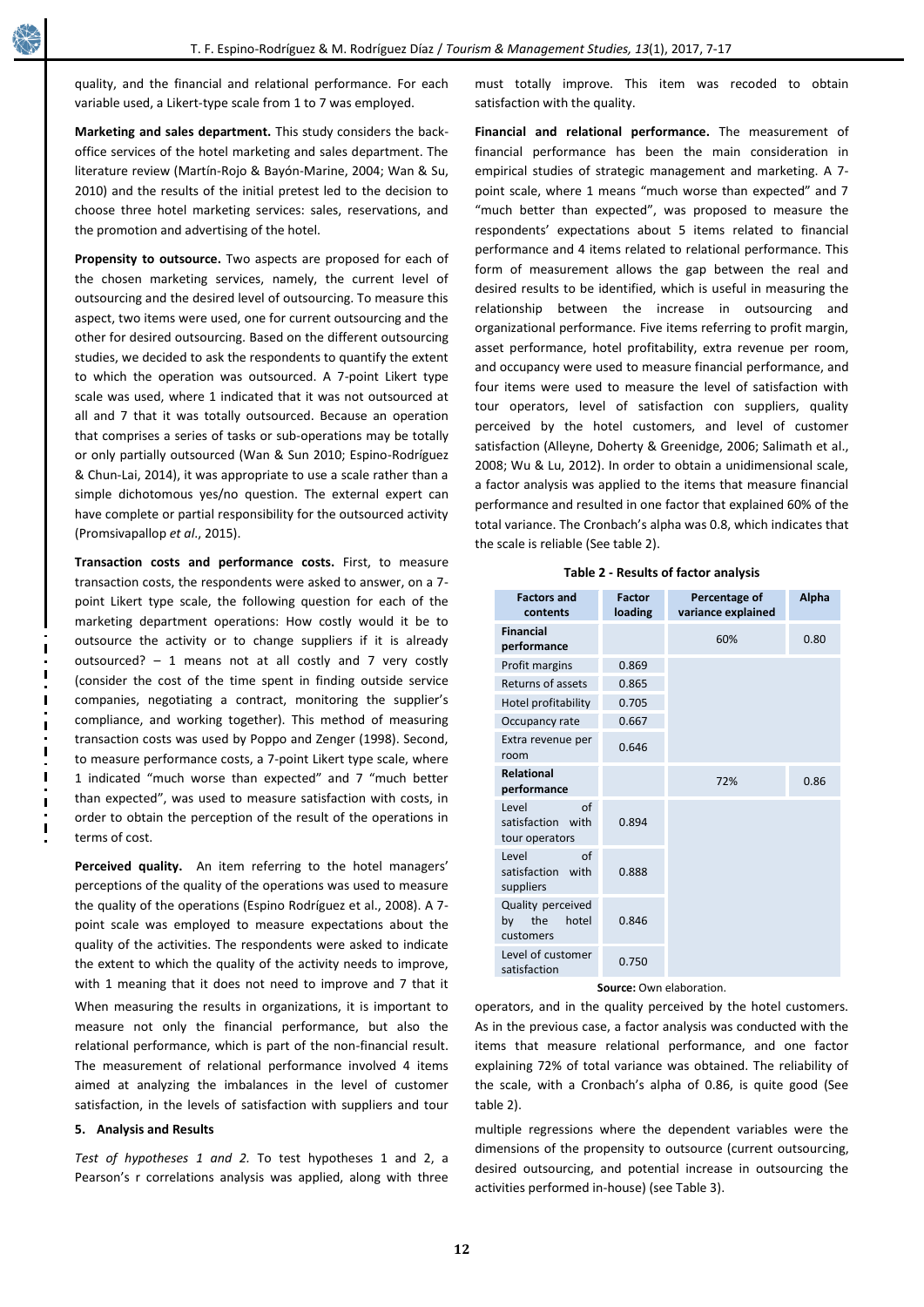

#### **Table 3 - Degree of association between transaction costs, performance costs and the propensity to outsource**

| Propensity to outsource the marketing<br>and sales department | Transaction costs and generation of value |                                |                          |  |
|---------------------------------------------------------------|-------------------------------------------|--------------------------------|--------------------------|--|
|                                                               | <b>Transaction costs</b>                  | <b>Satisfaction with costs</b> | <b>Perceived quality</b> |  |
| <b>Current outsourcing</b>                                    | $-0.240**$                                | $-0.321**$                     | $-0.043$                 |  |
| <b>Desired outsourcing</b>                                    | $-0.263**$                                | $-0.187*$                      | $-0.254*$                |  |
| Increase in outsourcing                                       | $-0.135$                                  | $-0.068*$                      | $-0.25**$                |  |

\*\* The correlation is significant, with a level of 0.01 \* The correlation is significant, with a level of 0.05 Increase in outsourcing= Current outsourcing-Desired outsourcing (a notable positive value in all cases).

**Source:** Own elaboration.

The correlations analysis reflects a negative relationship between the different variables considered in the measurement of the propensity to outsource and costs (transaction and performance) and quality. It should be emphasized that the greater the level of outsourcing of marketing department activities, the lower the transaction costs of performing the operation in the market. Table 4 shows that 16% of the variance in the current outsourcing of marketing services is explained by the variables under study. To be specific, the variable that has the most influence on the current outsourcing of marketing services is performance costs, followed by transaction costs, whereas the quality variable is not significant. Moreover, results also show that managers outsource when they perceive that the costs are high and wish to reduce

them. On the basis of these results, hypothesis 1, regarding current and desired outsourcing, is accepted.

However, the analysis of the increase in outsourcing confirms that the transaction costs are not significant, which means that, in the long-term, these costs should fall within the development of idiosyncratic relationships and specific investments. Results also show that, as in the case of the correlations analysis, the increase is affected by a perception of the quality and not by dissatisfaction with costs. This means that the hotels that are less satisfied with the quality in their marketing department than those that open up to the market. Therefore, hypothesis 2, referring to desired outsourcing and the increase in outsourcing, is accepted.

**Table 4 - Multiple regression analysis: determinants of the propensity to outsource the marketing department**

| Dependent variable         | <b>Current outsourcing</b>                         | <b>Desired outsourcing</b>                        | Increase in outsourcing                            |
|----------------------------|----------------------------------------------------|---------------------------------------------------|----------------------------------------------------|
|                            | B                                                  | B                                                 | в                                                  |
| <b>Transaction costs</b>   | $-0.252*$                                          | $-0.218*$                                         | $-0.078$                                           |
| Satisfaction with the cost | $-0.338*$                                          | $-0.135**$                                        | 0.066                                              |
| Perceived quality          | $-0.105$                                           | $-0.166*$                                         | $-0.248*$                                          |
| Goodness of fit            | Adjusted $R^2 = 0.165$<br>$F = 9.58$<br>$P = 0.00$ | Adjusted $R^2 = 0.107$<br>$F=6.941$<br>$P = 0.00$ | Adjusted $R^2 = 0.053$<br>$F = 3.79$<br>$P = 0.01$ |

 $*p<0.01**p<0.10$ 

\*p<0.05

**Source:** Own elaboration.

**Test of hypothesis 3.** To test hypothesis 3, a correlations analysis was applied between the average current outsourcing of hotel marketing activities and the measures of performance (financial and relational). As Table 5 shows, the current outsourcing has a

moderate influence on the economic result (0.25), although there is no evidence of an influence on relational performance. This allows the partial acceptance of hypothesis 3.

| Table 5 - Degree of association between organizational performance and the propensity to outsource the marketing department |  |  |  |
|-----------------------------------------------------------------------------------------------------------------------------|--|--|--|
|-----------------------------------------------------------------------------------------------------------------------------|--|--|--|

|                            | <b>Financial performance</b> | <b>Relational performance</b> |
|----------------------------|------------------------------|-------------------------------|
| <b>Current outsourcing</b> | $0.252*$                     | $-0.014$                      |
| Increase in outsourcing    | $-0.026$                     | $-0.333*$                     |

**Source:** Own elaboration.

*Test of hypothesis 4.* In hypothesis 4, the dependent variable is the increase in outsourcing, and a multiple regression analysis was applied. Table 6 shows that only 7% of the variance in the increase in outsourcing is explained by organizational performance. This low adjusted  $R^2$  coefficient was to be expected because the organizational result is influenced by other variables, such as the hotel's resources and capabilities that have not been

considered in the study. However, there is a negative relationship between the outsourcing of the marketing department and low relational performance (-0.33). This result is supported by the correlations analysis. No significance is observed in the financial result, and, therefore, hypothesis 4 can only be partially accepted.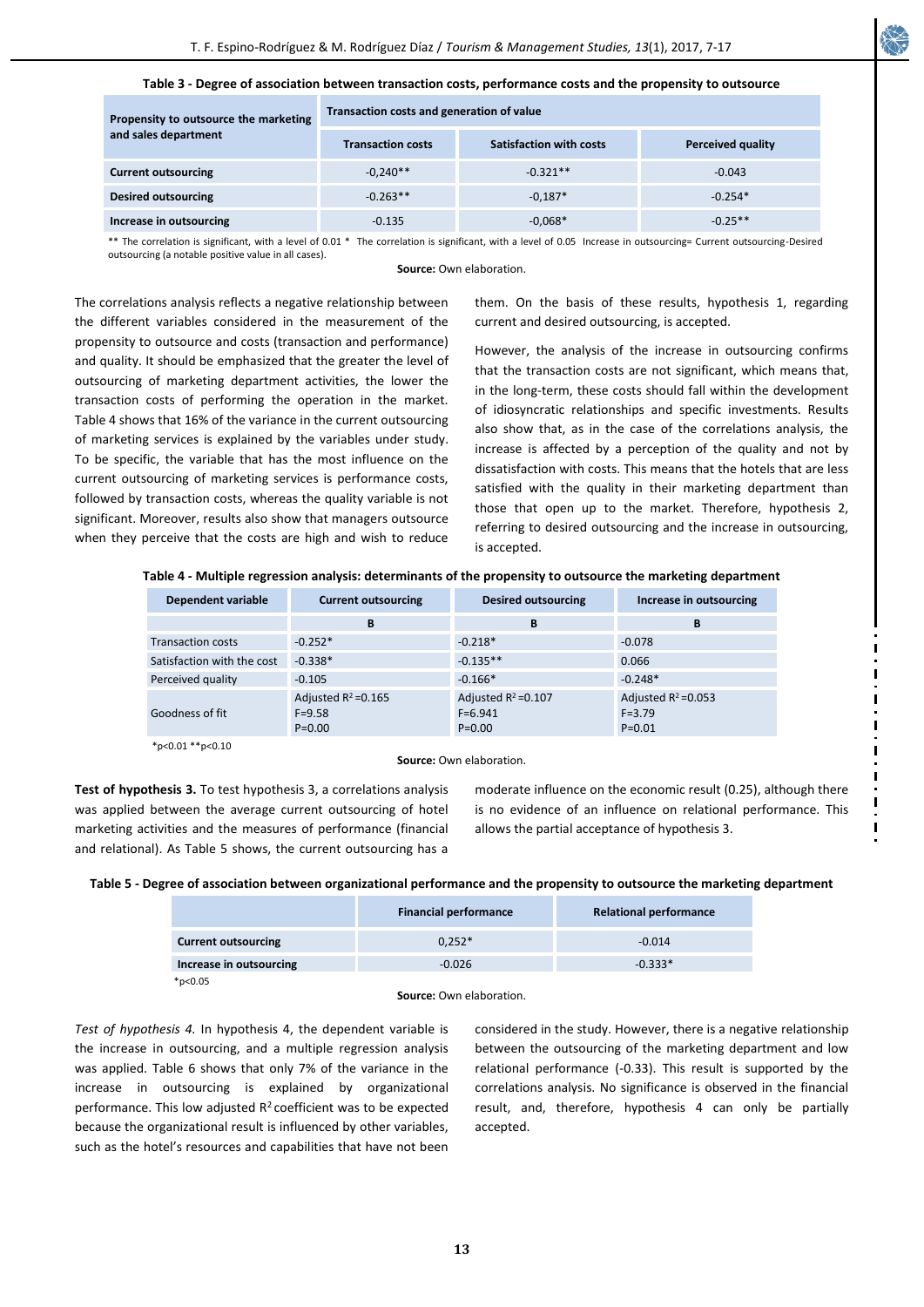### **Table 6 - Multiple regression analysis: influence of organizational performance on the increase in outsourcing**

| Dependent variables    | Increase in the outsourcing of the marketing department |
|------------------------|---------------------------------------------------------|
| Independent variables  | в                                                       |
| Financial performance  | 0.051                                                   |
| Relational performance | $-0.338*$                                               |
| Goodness of fit        | Adjusted $R^2 = 0.07$<br>$F = 2.9$<br>$P=0.06$          |

\*p<0.05

**Source:** Own elaboration.

#### **6. Conclusions**

This article empirically shows that transaction and performance costs are determinants in the decision to outsource a hotel operation such as marketing; in other words, the greater the costs of finding the other party, and the more difficult it is to control the outsourced process and the tasks performed in establishing and monitoring the contract, the lower the current and desired levels of outsourcing the sales department are. In relation to production costs, this study shows that hotels that outsource their marketing operations have higher costs than those that use hierarchies (i.e. in-house); the costs of production or performance are especially high when the market is used. This means that hotels that have higher costs and wish to reduce them will turn to a process of outsourcing. With regard to the increase in outsourcing, quality is shown to be the only determining factor, which shows that hotels without the resources and capabilities to perform marketing operations with an adequate level of quality wish to outsource. In this regard, Rhodes *et al.* (2016) indicate that outsourcing firms seek to increase value through improvements in quality and performance. In relation to increasing the outsourcing, the transaction costs are not a significant predictor; therefore, the assumption that a high level of transactions equates with a high level of costs is not valid. As Ellram *et al.* (2008) state, this situation may be due to the use of information technology in the sales department.Thus, to mitigate opportunism and improve the relation and performance, it is necessary to regulate the behavior of partners and achieve mutual benefit (Yang, Zhao, Yeung & Liu, 2016) through the use of both contractual and relational mechanisms. De Vita and Tekaya (2015) point out that mutual and long-term trust expectations and commitment seem to be more important than aspects related to transaction costs. A transaction costs perspective is insufficient for the treatment of the outsourcing of sales activities because other variables related to the performance of the activity also have an influence. With regard to the influence of the outsourcing of the marketing department on the result, it has been shown that this relationship only materializes with the financial result. This means that the proposed level of relationship with the supplier is not bad, but it is not sufficient. It did not result in improved management or innovation because relational performance did not improve in hotels that outsourced this service. If these circumstances are analyzed from the relational marketing perspective, it can be concluded that the low level of relational quality is due to the firm being in the initial phases of relational

marketing. It could also be due to the use of a contractual governance rather than a relational governance. In this regard, Cao and Lumineau (2015) indicate that both types of mechanisms are complementary and necessary for a positive performance in the inter-organizational relations. Therefore, the exchanges with service companies either do not exist or are carried out within a transactional framework. In these circumstances, satisfaction with the relationships is low, and the main aspects that influence relational marketing, such as trust and commitment, are not exploited (Morgan & Hunt, 1994). If the effectiveness of the outsourcing strategy is chosen rationally and the process is conducted properly, better organizational performance is achieved (Bolat & Yilmaz, 2009). This rationality can be attributed to market failure, which leads to transaction and production costs.

The negative relationship between relational performance and the increase in outsourcing is due to the need to reduce transaction costs in the relationships between service suppliers and the hotel. Hotels that wish to increase outsourcing have poor relational performance. This suggests that the hotels wish to improve their relationships and, therefore, could consider outsourcing the marketing department. Given the characteristics of the hotels in this study, relational performance is analyzed only in the initial stage of the relationships, which is closer to a purely transactional perspective, and it is analyzed solely in terms of transaction costs and relational quality from an elementary perspective. When a hotel company faces a scenario where successful relationships have not been developed with its suppliers, and it becomes necessary to open up to the outside in order to find new solutions that enable it to survive, the question is: How should the relationships between firms be managed in order to obtain additional profits and improve organizational performance? The results of this study make it clear that managers need theoretical models and efficient procedures to manage the relationships between firms within a framework of mutual benefit in order to improve relational performance in outsourcing. According to this view, outsourcing may enhance the firm´s main capabilities (Bustinza *et al.,* 2010). The activity should be managed through a relational governance that can be defined as a hybrid between market and hierarchical governance (Zhou, Zhang, Zhuang & Zhou 2015).

From an academic point of view, the study has empirically demonstrated that quality or cost may be as important as other traditional factors –transaction costs- that have been studied in the literature. This confirms what was established by Argyres and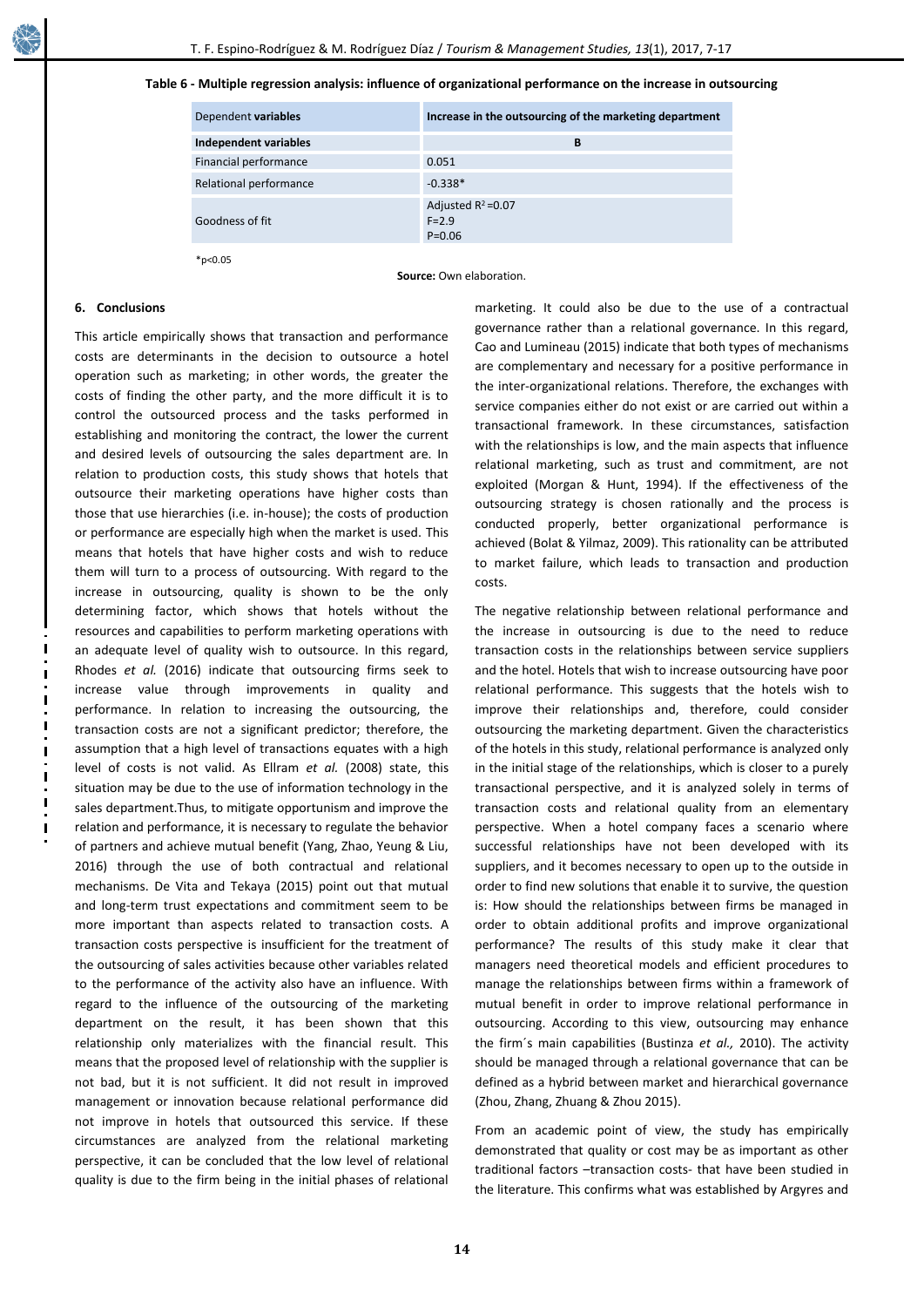Zenger (2012), who proposed that an organization's capabilities may be a determinant in the decision to outsource, although it must be stressed that transaction costs do not have the most influence on the outsourcing of the marketing department. Our results suggest that these two perspectives are complementary in deciding to outsource, as pointed out by Pérez-Ortiz and Rueda-Armengot (2010). In this regard, the study tests the theoretical premise in the literature that hotels wish to outsource those activities that do not generate value for the firm. Firms increase their outsourcing due to a wish to improve the quality of their activities, rather than to save costs; therefore, the reason for increasing their outsourcing seems to be more strategic, that is, related to quality. In a general sense, results show that the transaction costs theory must be complemented by other variables, such as the perception of quality when deciding to outsource a service. Therefore, this study aims to fill this gap by investigating the effect of outsourcing of the marketing department on relational and financial performance.

### **Managerial implications**

These conclusions lead us to believe that the present circumstances of the hotel sector, especially in mature tourist destinations, require strategic rethinking about outsourcing and relational marketing in sales activities. When tour operators lose market share and are not in a position to guarantee acceptable levels of occupancy, hotels need to create strategic alliances or find service companies to collaborate in the management of growing distribution channels. In this context, the new Internetbased sales channels require increasingly sophisticated elements in terms of software, CRM (Customer Relationship Management) systems, loyalty campaigns, promotions, direct marketing and information and knowledge management, which generally require subcontracted experts. Similarly, the marketing platforms or providers should have adequate knowledge about the hotel product and its characteristics to be able to communicate the offer. Currently, the multiple sales channels available on the Internet increase hotels' possible alliances with third parties, in order to achieve the optimization of occupancy and financial performance. In this context, the tour operators seek to reinforce their alliances with hotels to counteract the new marketing strategy of hotels. The hotels are increasing their outsourcing of Internet sales in order to improve prices and financial flows, and diversify the risk of marketing. This is a new view of defining the sales strategy, taking into account the greatest number of sales channels to guarantee hotels' performance. In this new network context, the outsourcing of the marketing activities of hotels is a very strategic decision. The traditional problem of outsourcing, loss of differentiation, would be reduced if the activities to be performed were personalized and planned between the marketing platform and each hotel, favoring specific and idiosyncratic relationships. This latter aspect means that confidentiality is essential.

# **Limitations and future research**

Based on the analysis of the results obtained and the conclusions of this study, this study has some limitations that can lead to future research. Because the results obtained in this study refer to a single destination and, therefore, cannot be generalized, the

study should be replicated in other sectors and tourist destinations. Using transaction costs theory, we have only analyzed the influence of the transaction and production costs of outsourcing. It would be desirable to consider the influence of the variables taken into account in this theory, such as asset specificity, frequency, or uncertainty.

The current study does not consider resources and capabilities, although it analyzes quality and organizational performance. Therefore, it would be advisable in future studies to analyze the influence of the resources and capabilities in the outsourcing of the marketing department. Another aspect that merits study is the influence of the outsourcing of other areas on the outsourcing of the marketing department. Moreover, this study has not examined the type of outsourcing carried out or what type of distribution channels are mainly used. These questions can lead to a new study. Likewise, it would be very interesting to analyze the influence of the new Internet intermediaries and sale channels on the marketing strategy of hotels. Along these lines, it would be interesting to find out whether the patterns of the marketing department outsourcing apply to the other hotel departments. With regard to relational marketing, in this paper relational performance was studied in a destination where the relationships were not highly developed and, therefore, a proposal for effective management models is required to facilitate the implementation of the outsourcing strategy. In the same context, there should also be an analysis of the way basic concepts of relational marketing, such as trust and commitment, influence the strengthening of relational performance, and vice versa, determining the reinforcing feedback between those concepts. In addition, other relevant aspects were not considered in measuring financial performance, such as solvency, liquidity and efficiency. Future research could consider these questions. Moreover, the study is cross-sectional at one point in time, and so future studies should be conducted from a longitudinal perspective with the aim of identifying the strengthening of relational marketing between providers and hotel managers. Finally, one topic that is crucial at the present time is that of relational capabilities, where relational quality plays a transcendental role as a facilitator of the creation of associative competitive advantages. In this context, Dyer and Singh (1998) and Linder (2004) propose a relational view of firms and determine the sources of additional profits in inter-firm relationships. This is a decisive factor in determining where and how competitive advantages and better results are generated. Therefore, it would be interesting to find the links and relationships between trust and commitment, the evolution of the relationships, and the development of relational capabilities that facilitate the outsourcing of the hotel marketing department.

# **References**

Achroll, R.S. & Kotler, P. (2014). The service-dominant logic for marketing. In R.F. Luschs and S.L Vargo (Eds), *The service-dominant logic of marketing: Dialog, debate, and directions,* (pp. 320-332). Routledge: London.

Alleyne, P., Doherty, L. & Greenidge, D. (2006). Human resource management and performance in the Barbados hotel industry. *International Journal of hospitality Management*, 25(4), 623-646.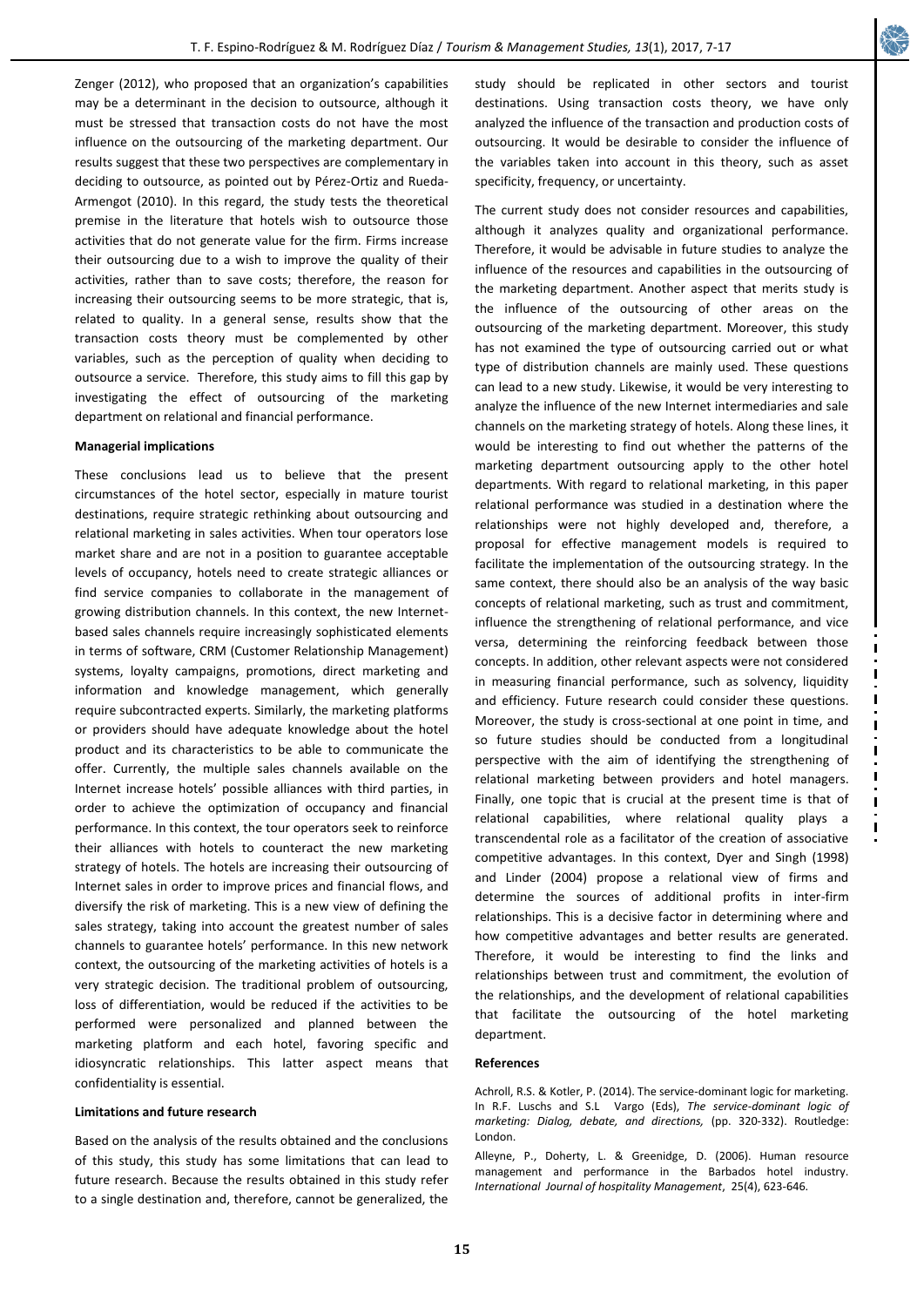Alvarez-Suescun, E. (2010). Combining transaction cost and resourcebased insights to explain IT implementation outsourcing. *Information Systems Frontiers*, *12*(5), 631-645.

Argyres, N. S., & Zenger, T. R. (2012). Capabilities, transaction costs, and firm boundaries. *Organization Science*, *23*(6), 1643-1657.

Bello, D.C., Dant S., Dant. P. & Lohtia R. (1997). Hybrid gobernance: The role of transactions cost, production cost and strategic considerations, *Journal of Business & Industrial Marketing*, 12(2), 118-133.

Bolat, T. & Yilmaz, Ö. (2009). The relationship between outsourcing and organizational performance. Is it myth or reality for the hotel sector?. *International Journal of Contemporary Hospitality Management, 21(1),* 7-23.

Bustinza, O.F., Arias-Aranda, D. & Gutierrez-Gutierrez, L. (2010). Outsourcing, competitive capabilities and performance: an empirical study in service firms. *International Journal Production Economics, 126(2),* 276-288.

Cao, Z. & Lumineau, F. (2015). Revisiting the interplay between contractual and relational governance: A qualitative and meta-analytic investigation. *Journal of Operations Management*, *33*, 15-42.

Chen, H. S. & Hsieh, T. (2013). Using Transaction Cost Theory to Evaluate Outsourcing Decision-making in the Tourist Hotel Industry. In *International Academic Workshop on Social Science (IAW-SC-13)*. Atlantis Press.

Cheon, M., Grover, V. & Teng, J. (1995). Theoretical perspectives on the outsourcing of information systems. *Journal of Information Systems*, 10, 209-219.

Clathoth, P.K. & Olsen, M. D. (2003). Strategic Alliances: A Hospitality Industry Perspective. *International Journal of Hospitality Management*, 22, 419-434.

Coase, R. H. (1937). The nature of the firm. *Economica*, 4, 386-405.

De Vita, G. & Tekaya, A. (2015). Hotel outsourcing under asset specificity: "The good, the bad and the ugly". *Tourism Management*, *47*, 97-106.

De Vita, G., Tekaya, A. & Wang, C. L. (2011). The many faces of asset specificity: A critical review of key theoretical perspectives. *International Journal of Management Reviews*, *13*(4), 329-348.

Dibbern, J. & Heinzl, A. (2006). Selective outsourcing of information systems in small and medium sized enterprises. In *Information Systems Outsourcing* (pp. 57-81). Berlin, Heidelberg: Springer.

Dyer, J. (1997). Effective interfirm collaboration. how firms minimize transaction cost and maximize transaction value. *Strategic Management Journal*, 18, 535-556.

Dyer, J.H. & Singh, H. (1998). The relational View: Cooperative Strategy and Sources of Interorganizational Competitive Advantage. *Academy of Management Review*, 23(4), 660-679.

Ee, O., Halim, H. A. & Ramayah, T. (2013). The effects of partnership quality on business process outsourcing success in Malaysia: key users perspective. *Service Business*, *7*(2), 227-253.

Ellram, L.M., Tate, W. L. & Billington, C. (2008). Offshore outsourcing of professional services: A transaction cost economics perspective. *Journal of Operations Management, 26, 148-163.*

Elmuti, D. (2003). The perceived impact of outsourcing on organizational performance. *American Journal of Business, 18(2), 33-42.*

Erramilli, M. & Rao, C. (1993). Services firms international entry mode choice: A modified transaction-cost analysis approach, *Journal of Marketing*, 57(3), 19-38.

Espino-Rodríguez, T. F., & Lai, P. C. (2014). Activity outsourcing and competitive strategy in the hotel industry. The moderator role of asset specificity. *International Journal of Hospitality Management*, *42*, 9-19.

Espino-Rodríguez, T. F., Lai, P. C. & Baum, T. (2008). Asset specificity in make or buy decisions for service operations: An empirical application in the Scottish hotel sector. *International Journal of Service Industry Management*, *19*(1), 111-133.

Fam, K.S., Foscht, T. & Collins, R.D. (2004). Trust and the Online Relationship – An Exploratory Study From New Zealand. *Tourism Management,* 25, 195-207.

Frontur (2014). http://estadisticas.tourspain.es/eses/estadisticas/frontur/paginas/default .aspx.Retrieved abril 12, 2016.

Gil-Saura, I., Ruiz-Molina, M. E. & Arteaga-Moreno, F. (2011). Value, supplier dependence and long-term orientation: Outcomes for B2B commerce in the travel industry. *Industrial Management & Data Systems*, *111*(5), 791-808.

Gonzalez, R., Gasco, J. L. & Llopis, J. (2015). Information systems outsourcing satisfaction: some explanatory factors. *Industrial Management & Data Systems*, *115*(6), 1067-1085.

Greaver II, M. F. (1999). *Strategic outsourcing. A Structured Approach to Outsourcing Decisions and Initiatives*. New York: Amacon.

Grönroos, C. & Ravald, A. (2011). Service as business logic: implications for value creation and marketing. *Journal of Service Management*, *22*(1), 5-22.

Hu, N., Liu, L. & Zhang, J.J. (2008). Do online reviews affect product sales? The role of reviewer characteristics and temporal effects. *Information Technology and Management,* 9, 201-214.

Ikediashi, D., O. Ogunlana, S. & Boateng, P. (2014). Determinants of outsourcing decision for facilities management (FM) services provision. *Facilities*, *32*(9/10), 472-489.

Kanagal, N. (2009). Role of relationship marketing in competitive marketing strategy. *Journal of Management and Marketing Research*, 2, 1-17.

Klein, B., Crawford, R. & Alchian, A. (1978). Vertical integration, appropiate rents and the competitive contracting process. *Journal of Law and Economics*, 21, 297-326.

Kotabe, M. & Mol, M.J. (2009). Outsourcing and financial performance: A negative curvilinear effect. *Journal of Purchasing & Supply Management,*  15(4), 205-213.

Lamminmaki, D. (2007). Outsourcing in Australian Hotels: A transaction cost economics perspective. *Journal of Hospitality & Tourism Research,*  31(1), 73-110.

Lamminmaki, D. (2011). An examination of factors motivating hotel outsourcing. *International Journal of Hospitality Management*, *30*(4), 963-973.

Leeman, D. & Reynolds, D. (2012). Trust and outsourcing: Do perceptions of trust influence the retention of outsourcing providers in the hospitality industry? *International Journal of Hospitality Management*, *31*(2), 601-608.

Linder, J.C. (2004). Transformational outsourcing*. Sloan Management Review, 45(2), 52-58.*

Malone, T. W., Yates J. & Benjamin, R. (1987). Electronic markets and electronic hierarchies. *Communications of the ACM*, 30(7), 484-497.

Mariné, F. B. & Rojo, I. M. (2004). *Operaciones y procesos de producción en el sector turístico* España: Síntesis.

Mayer, K. J. & Salomon, R. M. (2006). Capabilities, contractual hazards, and governance: Integrating resource-based and transaction cost perspectives. *Academy of Management Journal*, *49*(5), 942-959.

McIvor, R. (2008). What is the right outsourcing strategy for your process?. *European Management Journal, 26, 24-34.*

McIvor, R. (2009). How the transaction cost and resource-based theories of the firm inform outsourcing evaluation. *Journal of Operations management*, *27*(1), 45-63.

Morgan, R.M. & Hunt, S.D. (1994). The Commitment-trust Theory of Relationship Marketing. *Journal of Marketing*, 58, 20-38.

Mwai, N. W., Kiplang'at, J. & Gichoya, D. (2014). Application of resource dependency theory and transaction cost theory in analysing outsourcing information communication services decisions: A case of selected public university libraries in Kenya. *The Electronic Library*, *32*(6), 786-805.

Nicholson, B., Jones, J. & Espenlaub, S. (2006). Transaction costs and control of outsourced accounting: Case evidence from India. *Management Accounting Research, 17, 238-258.*

O´Connor, P. & Frew, A. J. (2004). An evaluation methodology for hotel electronic channels of distribution. *International journal of hospitality Management,* 23, 179-199.

Oliver, R.L. (2014). *Satisfaction: A behavioural perspective on the consumer*. London: Routledge.

Palmatier, R.V., Dant, R.P., Grewal, D. & Evans, K.R. (2006). Factors influencing the effectiveness of relationship marketing: A meta-analysis. *Journal of Marketing,* 70(4), 136-153.

Palmatier, R.W., Jarvis, C.B., Bechkoff, J. R. & Kardes, F. R. (2009). The role of customer gratitude in relationship marketing. *Journal of Marketing,* 73(5), 1-18.